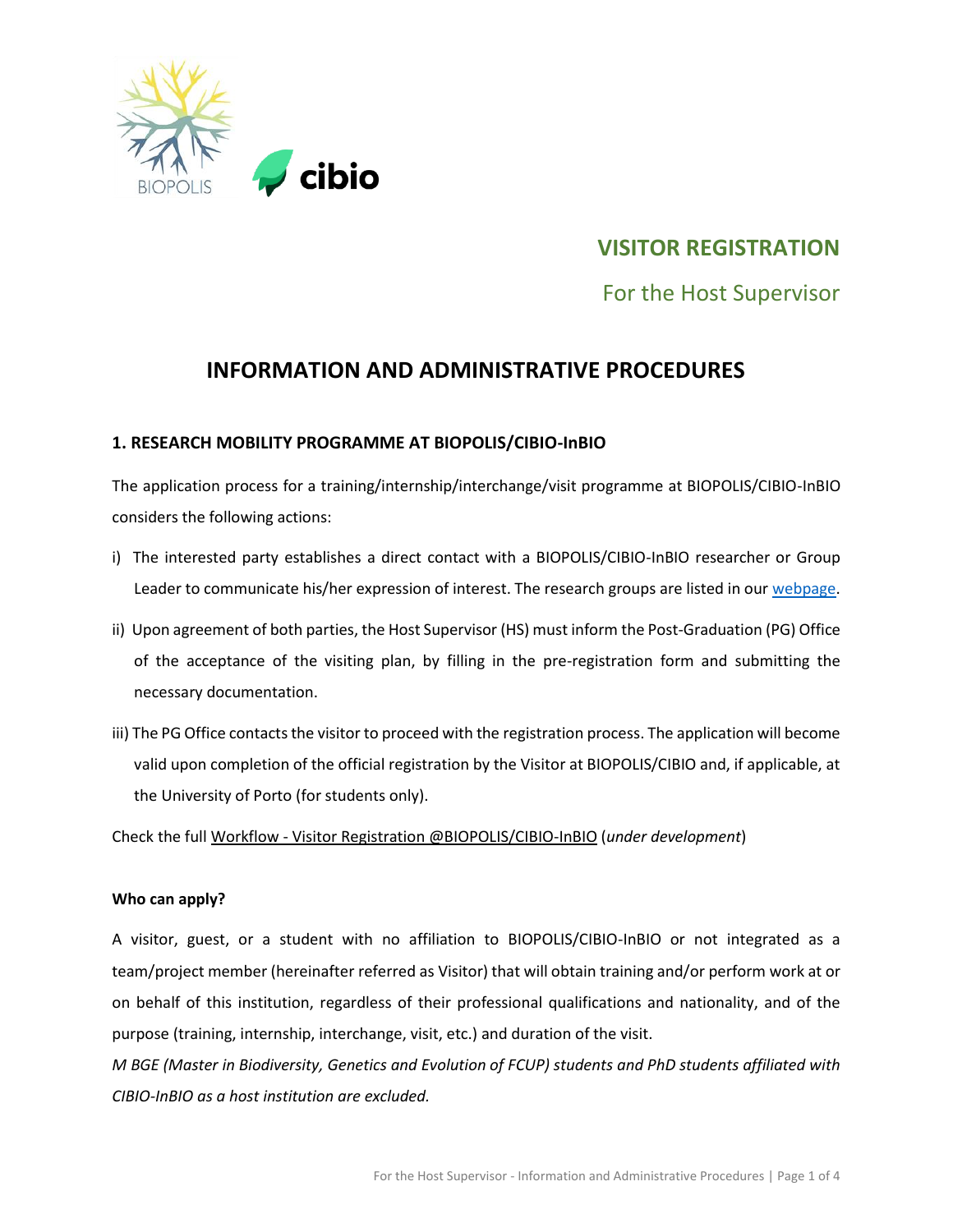

#### VISITOR PROFILES REQUIRING PRE-REGISTRATION:

| <b>Visitor Type</b>    | <b>Status</b>                                        | <b>Description</b>                                                                                                                                                                                                                                                                                                                                                              |
|------------------------|------------------------------------------------------|---------------------------------------------------------------------------------------------------------------------------------------------------------------------------------------------------------------------------------------------------------------------------------------------------------------------------------------------------------------------------------|
| <b>STUDENT</b>         | U.Porto students                                     | Any student enrolled in a bachelor, master, or PhD program at the University<br>of Porto and carrying out work in/for BIOPOLIS/CIBIO-InBIO is considered a<br>Visitor.<br>Excludes students of the MSc Degree in Biodiversity, Genetics and Evolution<br>(BGE) of FCUP and PhD students who have BIOPOLIS/CIBIO-InBIO as host<br>institution (regardless of the PhD programme). |
|                        | Students from<br>other<br>Portuguese<br>Universities | All of them are considered Visitors, except PhD students who have<br>BIOPOLIS/CIBIO-InBIO as a host institution and thus are considered team<br>members.                                                                                                                                                                                                                        |
|                        | International<br>Students                            | All of those with a link with an educational institution, enrolled in higher<br>education institutions or taking an internship with a scholarship from the<br>educational institution.                                                                                                                                                                                          |
|                        |                                                      |                                                                                                                                                                                                                                                                                                                                                                                 |
| NON-<br><b>STUDENT</b> | Postdoctoral<br>fellowships                          | Any postdoctoral researcher with links to national or international<br>institutions, and a host institution other than BIOPOLIS/CIBIO-InBIO.                                                                                                                                                                                                                                    |
|                        | Researchers                                          | Any researcher with no link to BIOPOLIS/ CIBIO-InBIO.<br>Excludes collaborators who, despite having no contractual relationship, are<br>members of the BIOPOLIS/ CIBIO-InBIO team.                                                                                                                                                                                              |
|                        | Professors                                           | Any teacher of high academic rank who comes from other national or<br>international institutions<br>and<br>not a<br>member/collaborator<br>is<br>οf<br>BIOPOLIS/CIBIO-InBIO.                                                                                                                                                                                                    |
|                        | Guest without<br>formal<br>employment                | Anyone who is not a student or linked to a higher education institution (e.g.,<br>internship after graduation or MSc qualification)                                                                                                                                                                                                                                             |

For categories not listed here, contact the Post-Graduation Office.

## **2. START THE REGISTRATION PROCESS**

Any BIOPOLIS/CIBIO-InBIO member receiving a Visitor is subject to the following obligations:

● The HS must initiate the registration process by filling the Pre-registration form available at the BIODIV website – *this form isfor the HS only; the link should not be shared with the Visitor*. This Pre-registration allows the Administrative Staff to become aware of the visit and to follow it up.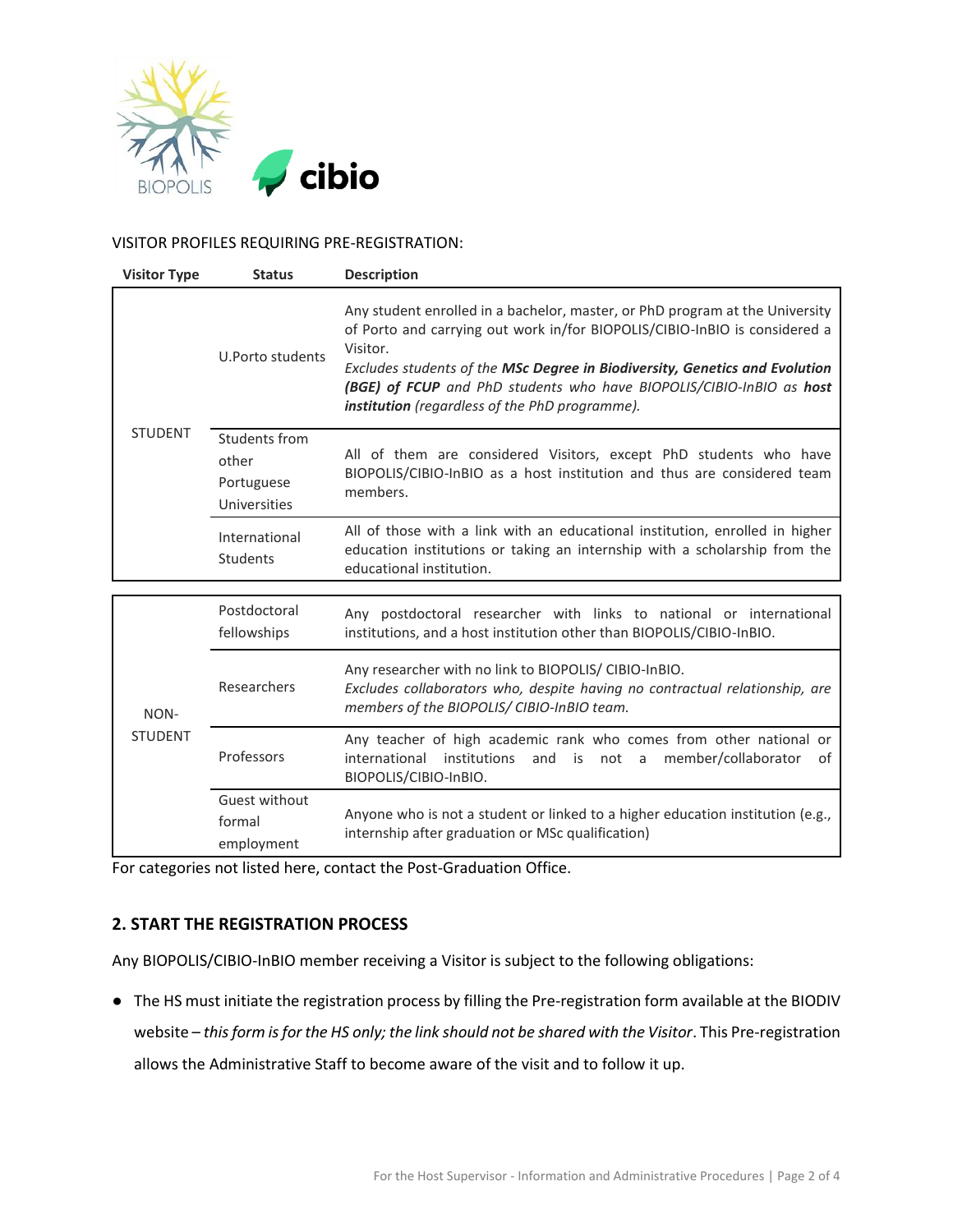

- Before being returned to the requesting entity (Visitor/Sending Institution), all documents necessary to formalise the mobility or cooperation agreement must always be authenticated by the PG Office after the signature of the HS (and the CIBIO Coordination, if applicable).
	- In the case of international students, "*FCUP-BIOPOLIS/CIBIO, Faculty of Sciences of the University of Porto, and Department BIOPOLIS/CIBIO"* must be indicated as the Host institution in all documents (such as learning agreements);
	- $\triangleright$  Acceptance statements and other relevant documents should preferably be submitted through the Pre-registration form for authentication.
- The Pre-registration of Visitors should only be done if the visit plan is authorised by the respective Group Leader.

The pre-registration does not entail the affiliation of the Visitor in the research project team(s). For that matter, please contact the BIOPOLIS/CIBIO coordination.

Cancellations or changes to the visiting schedule must be always communicated by the HS to th[e PG Office.](mailto:post.graduation@cibio.up.pt)

#### **3. HOSTING A VISITOR AT CIBIO**

The HS is responsible for accompanying the Visitor and ensuring his/her safety and welfare while working. Some aspects particularly important to take in consideration during the visit are:

- a) The institution is not obliged to provide an office space. Visitors should use the space provided by the HS or the existing spaces at our Library facility to conduct their work.
- b) Visitors will not have access to the institutional email account (@cibio.up.pt) and therefore can't use a network photocopier. He/she should articulate this need with the HS. If needed, printing of mobility-related documents can be requested at the Reception Desk or PG Office.
- c) Quotations, purchase orders and invoices should be requested directly to the Purchasing [Department.](mailto:compras.biopolis@cibio.up.pt) Requests made by the Visitor will only be accepted when authorised by the HS.